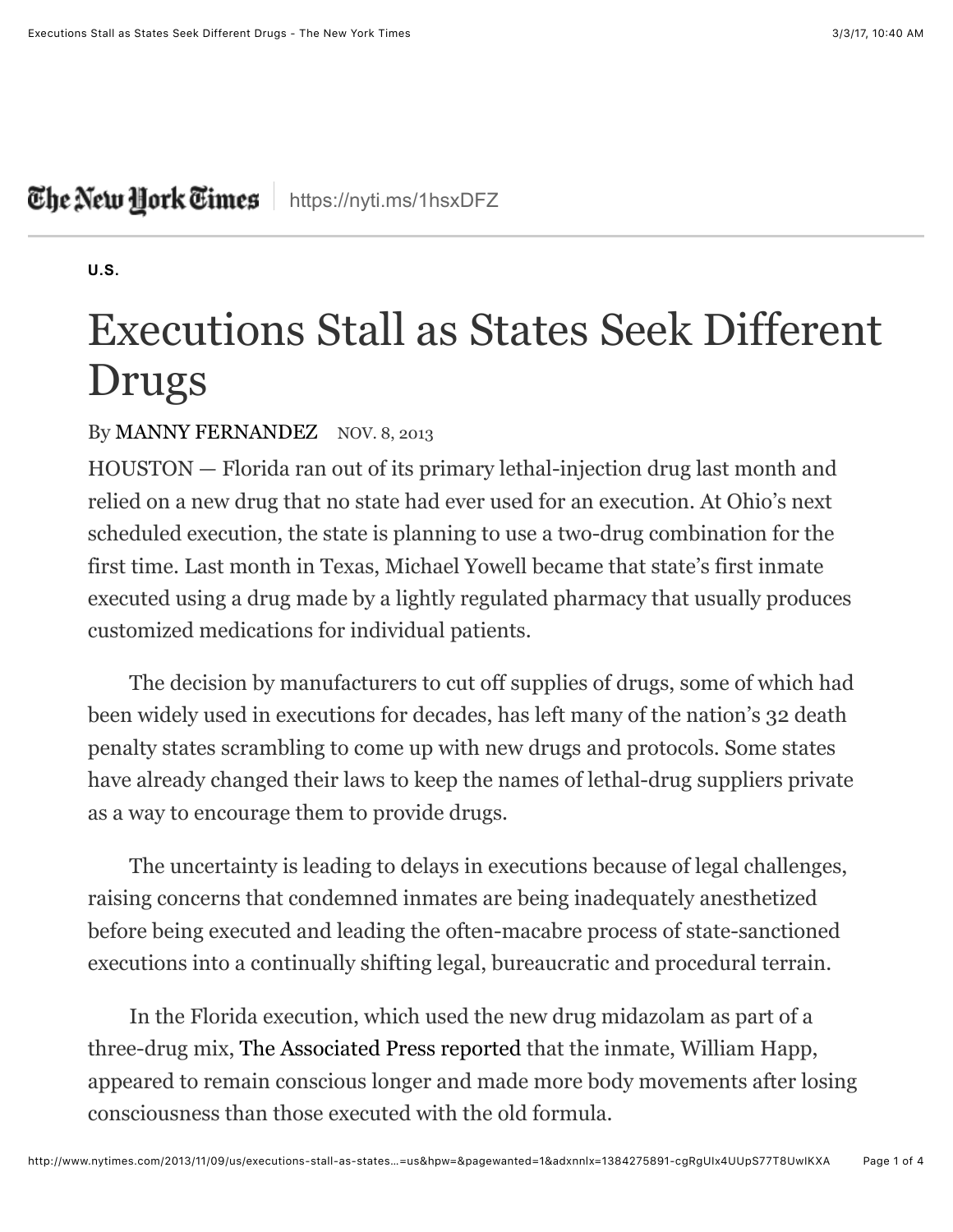"We have seen more changes in lethal injection protocols in the last five years than we have seen in the last three decades," said Deborah W. Denno, a professor at Fordham Law School and a death penalty expert. "These states are just scrambling for drugs, and they're changing their protocols rapidly and carelessly."

All [32 states with legalized executions](http://www.deathpenaltyinfo.org/states-and-without-death-penalty) use lethal injection as their primary option for executions. Of the more than 250 executions since 2008, all but five were done with lethal injections.

Facing increasing pressure and scrutiny from death penalty opponents, [manufacturers of several drugs used in lethal injections — including sodium](http://www.nytimes.com/2011/04/10/weekinreview/10injection.html) thiopental and pentobarbital — over the past few years have ceased production of the drugs or required that they not be used in executions. Looking for alternatives, state prison systems have been more eager to try new drugs, buy drugs from new sources, keep the identities of their drug suppliers secret and even swap drugs among states.

A week before the execution of a convicted murderer, Arturo Diaz, in September, Texas prison officials received two packages of pentobarbital from the Virginia Department of Corrections, at no charge; the state with the country's second-busiest death chamber acting as ad-hoc pharmacy to the state with the busiest.

Several states have turned to compounding pharmacies, which are largely unregulated by the Food and Drug Administration and overseen primarily by the states. They have traditionally made specialized drugs, for instance, turning a medication into a cream or gel if a patient has trouble swallowing pills.

In Missouri, the availability of drugs and litigation have slowed the pace of executions. There have been two since 2009.

"We are going to continue to be affected by these pharmaceutical company decisions time and again, unless the death penalty states can find a pharmaceutical product that has some supply stability around it," said Chris Koster, the attorney general in Missouri, which dropped plans to use the anesthetic propofol after the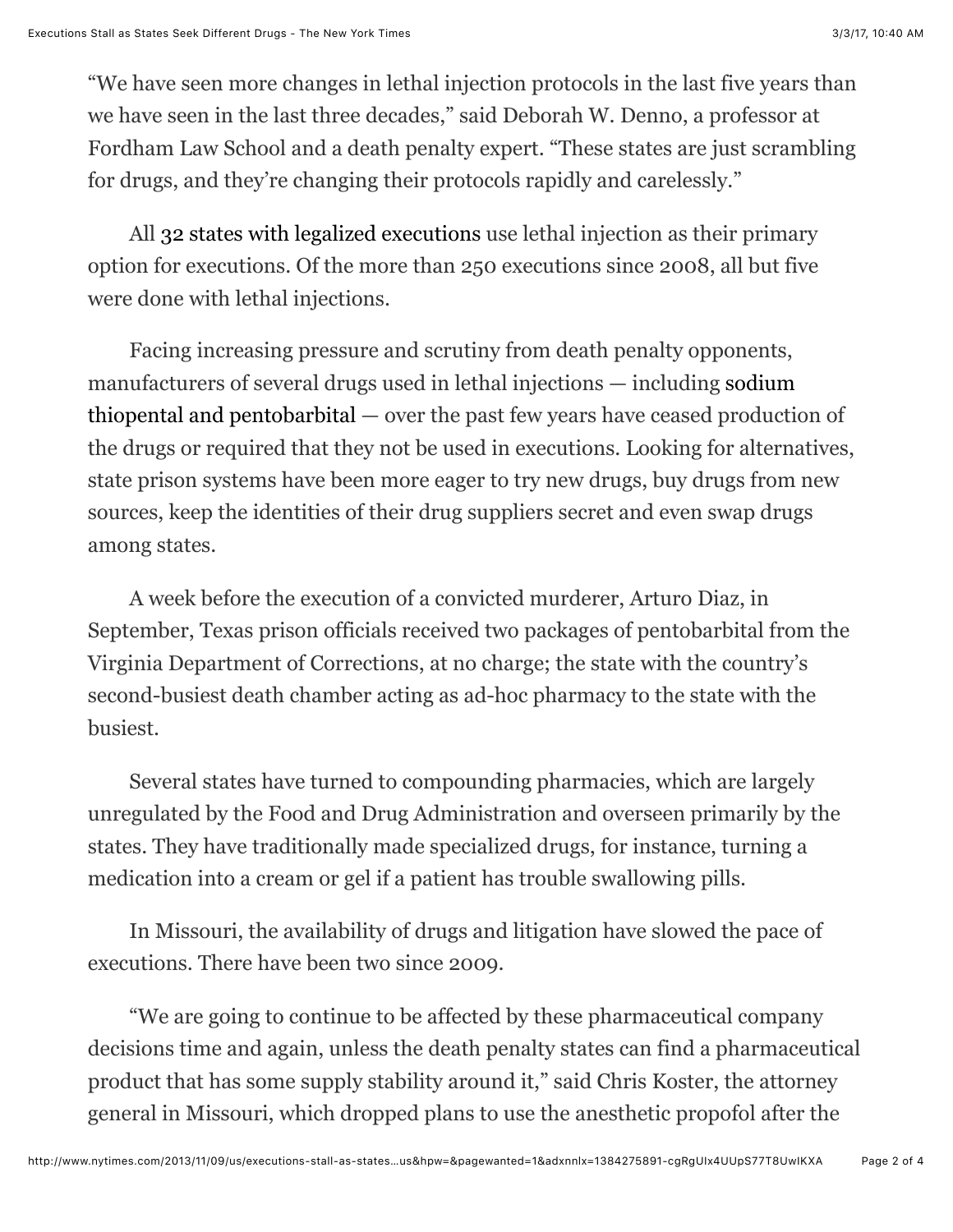European Union threatened to limit exports of the drug if it was used in an execution.

The drug shortages and legal wrangling have led some officials to discuss older methods of execution. In July, Mr. Koster suggested that the state might want to bring back the gas chamber. Dustin McDaniel, the attorney general in Arkansas, which has struggled with its lethal-injection protocol, told lawmakers the state's fallback method of execution was the electric chair.

Mr. Koster and Mr. McDaniel said they were not advocating the use of the gas chamber or the electric chair, but were talking about the possible legal alternatives to an increasingly problematic method for states.

"No state has had any success with getting their hands on the cocktail that has heretofore been relied upon," Mr. McDaniel said. He said that lawyers for the state are trying to navigate the appeals process in death penalty cases while knowing that "if the legal hurdles were magically to go away, we are in no position to carry out an execution in this state."

In their rush to find drugs, death penalty states have opened a new wave of lawsuits that have delayed executions at a time when public support for the death penalty has waned and a handful of states have abolished it in recent years. A recent Gallup poll found that 60 percent of Americans favor the death penalty for convicted murderers, the lowest support in nearly 41 years.

Lawyers for seven Florida death row inmates have challenged the constitutionality of a lethal-injection protocol that uses midazolam as an anesthetic. And Missouri was sued by the American Civil Liberties Union after it added drug suppliers to its execution team. Such a move prevents the public and the courts from learning the names of the suppliers, because a state secrecy law provides anonymity to members of the execution team.

Those laws not only protect drug suppliers from negative publicity and harassment, but make it easier for prison systems to get the drugs because they can offer anonymity to reluctant suppliers. A similar law in Georgia is under review by